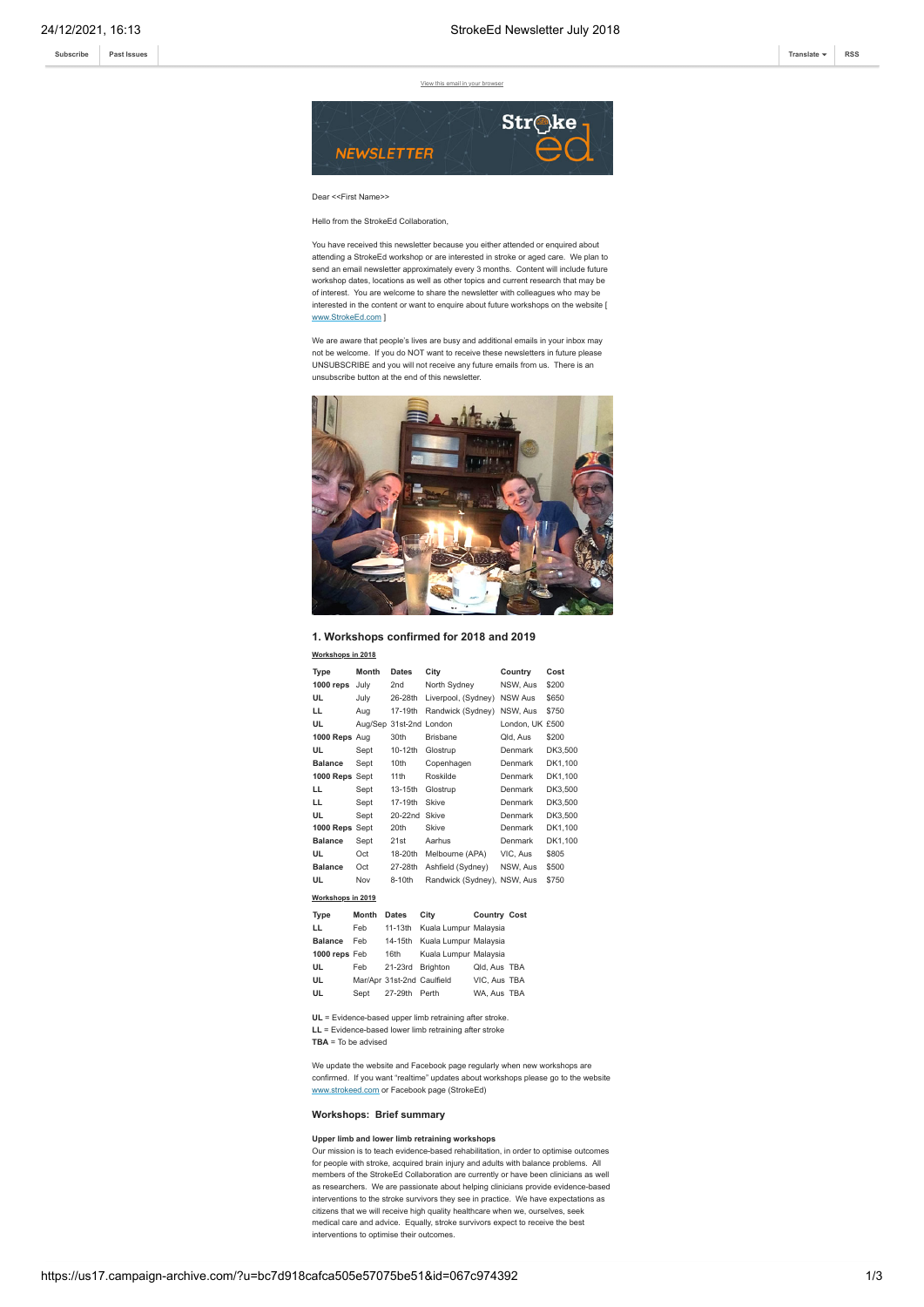application of evidence into practice. Importantly each workshop (except for the 1,000 Reps workshop) involves participation of stroke survivors in clinical sessions each day. The number of clinicians in each workshop is intentionally limited, so that small groups of 3 therapists work with each stroke survivor. By limiting registrations we can ensure that stroke survivors receive the best possible rehabilitation during workshops, and therapists are able to practise their clinical skills in a supportive environment.

The workshops provide current evidence, practical exercises and discussion about

# **Balance retraining workshop:**

This workshop evolved because of a need to provide older people and others with balance problems with the best interventions to maintain and improve their balance. Once again, current evidence is presented and applied to people with balance problems in clinical sessions each day.

Both the upper limb and lower limb retraining workshops are 3 days in duration, and the balance retraining workshop is 2 days in length.

## **1,000 Reps workshop:**

This one-day workshop is intended for clinicians who are involved in training motor skills. The target audience includes physiotherapists, occupational therapists, speech pathologists, allied health assistants, nursing staff and doctors who may need to teach motor skills. To acquire skills, we all need to practise. This practical workshop includes current evidence about how to increase practice intensity during one-to-one, semi-supervised and independent sessions. What strategies optimise a person's capacity to practise? Types of feedback, measurement of performance, safety concerns, recording repetitions of practice are discussed. Clinical examples are used throughout the day, along with opportunities to discuss how to apply this information.

#### **2. Recent News**

Karl and Annie have just returned from 13 days teaching in Pyongyang in the Democratic Republic of North Korea. This teaching included a two-day seminar where content from the lower limb and upper limb workshops was presented followed by 5 days of clinical application with stroke survivors and others with acquired brain injury including a young boy. This trip was organised and funded by Handicap International in collaboration with the Korean Federation for the Protection of the Disabled (KFPD). Attendees were doctors and therapists from both Pyongyang and four provinces of DPRK.

Other overseas assignments in the last year include: Qatar, Malaysia, Henan Province in China, and New Zealand. We return to London and Denmark later this year and Malaysia early next year. Recent workshops in Australia include a lower limb workshop at the Sunshine Coast University Hospital, combined with a successful conference organised by the Queensland Physiotherapy Rehabilitation Network, attended by 120 therapists from across Queensland.

If you are interested in organising any of these workshops or need presenters for a conference or master class, please visit the website where details about organisation and costs are described.

#### **Publications by StrokeEd Collaborators (2017-2018)**

#### **2018**

Curto-Vratsistas, A., Sherrington, C., & **McCluskey** A. (*Accepted 27 Apr 2018*). Responsiveness of four measures of upper limb motor performance and the Functional Independence Measure in acute stroke rehabilitation. *Clinical Rehabilitation.*

Hamilton C, **McCluskey** A, Hassett L, Killington M, & Lovarini M. (*Accepted 24 Feb 2018*). Patient and therapist experiences of using affordable feedback-based technology in rehabilitation: A qualitative study nested in a randomised controlled trial. *Clinical Rehabilitation*

Karageorge A, Vargas J, Ada L, Kelly P, & **McCluskey**, A (*Accepted 1 Apr 2018*). Previous experience and walking capacity predict community outings after stroke: An observational study. *Physiotherapy Theory and Practice*

Halle MC, Mylopoulos M, **McCluskey** A, Vachon H, Menon A, Amari F, Rochette A, Thomas A. (*Accepted 9 Feb 2018*). Attributes of evidence-based occupational therapists in stroke rehabilitation. *Canadian Journal of Occupational Therapy*

**Dorsch** S, Ada L, Alloggia D (2018). Progressive resistance strength training increases strength after Stroke but this may not carry over to activity: a systematic review. Journal of Physiotherapy 64(2); 84-90.

Treacy D, Howard K, Hayes A, Hassett L, **Schurr K**, Sherrington C (2018) Two weeks of additional standing balance circuit classes during inpatient rehabilitation are cost saving and effective: an economic evaluation. *Journal of Physiotherapy* 64: 41–47

#### **2017**

Curto-Vratsistas, A, **McCluskey**, A., & **Schurr** K. (2017). Use of audit, feedback and education increased guideline implementation in a multidisciplinary stroke unit. *BMJ Open Quality.* 6:e000212. doi:10.1136/bmjoq-2017-000212

Treacy, D., Hassett, L., **Schurr**, K., Chagpar, S., Paul, S.S., & Sherrington, C. (2017). Validity of different activity monitors to count steps in an inpatient rehabilitation setting. *Physical Therapy, 97* (5), 581-588.

**Scrivener** K, Tourany R, McNamanar-Holmes M, **Schurr** K, **Dorsch** S, & Dean CM (2017). Feasibility of a nurse-led weekend group exercise program for people after stroke. *Stroke Research and Treatment, Volume 2017,* Article ID 4574385, 7 pages. https://doi.org/10.1155/2017/4574385.

Harvey LA, Katalinic OM, Herbert RD, Moseley A, Lannin NA **Schurr** K et al (2017). Stretch for the treatment and prevention of contracture: An abridged republication of a Cochrane systematic review. *Journal of Physiotherapy, 63*, 67-75.

Harvey LA, Katalinic OM, Herbert RD, Moseley A, Lannin NA **Schurr** K et al (2017). Stretch for the treatment and prevention of contractures. *Cochrane Database of*